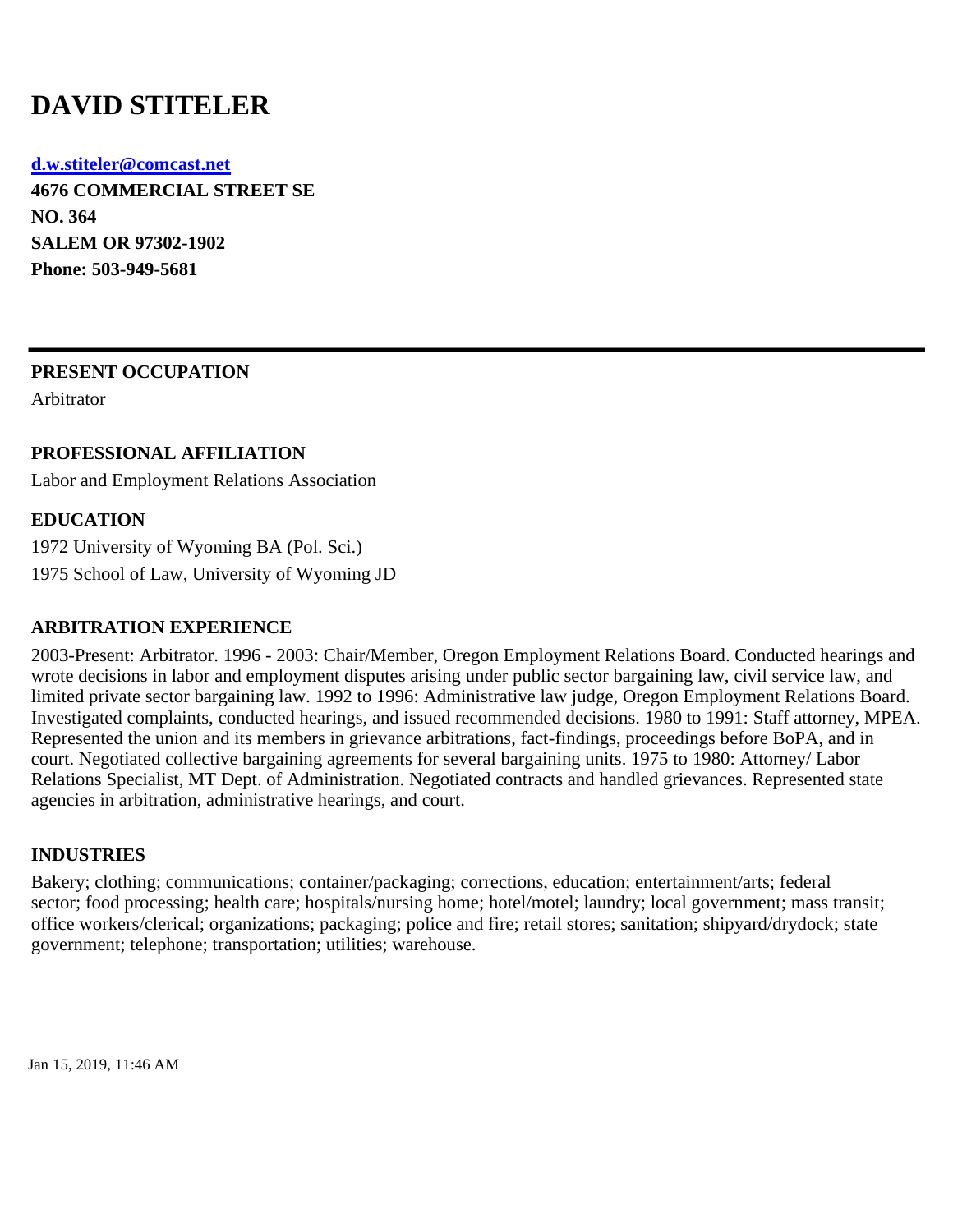## **ISSUES**

Ability; absenteeism; arbitrability; assignment; bargaining unit work; benefits; conduct (off duty/personal); crew size; demotion; differential; discipline (non-discharge); discipline (discharge); dishonesty/theft; drug testing; fights/ altercations; fair share fee; fringe benefits (bonus, holidays, insurance, leave, vacation); health/hospitalization; hiring practices; insubordination; job classification; job performance; job posting/bidding; jurisdictional disputes; layoffs/ bumping/recall; longevity; management rights; overtime; past practices; pay rates; promotion; retirement; safety/ health conditions; seniority; strike/lockout; subcontracting/contracting out; wages (holiday pay, job classification & rates, vacation pay); work hours/schedules/assignments; working conditions/work orders; violence/threats.

#### **PERMANENT PANELS**

#### Representative examples:

Anchorage Education Association and Anchorage School District; IBEW Local 659 and PacifiCorp; OR University System and SEIU 503; Metro and ATU 587; State of Alaska and Alaska Corrections Officers Association; King County Sheriff and King County Police Guild

#### **ARBITRATION ROSTER(S)**

**FMCS** MT Board of Personnel Appeals AK Labor Relations Agency

#### **PUBLISHED CASES**

As a matter of practice, I do not submit decisions for publication. Please contact me if you would like copies of representative decisions.

#### **PER DIEM FEE**

\$1,200 per day for hearing, study, writing, and travel. Study, writing, and travel time prorated.

#### **DOCKET FEE**

None

#### **CANCEL FEE**

One day's per diem for each date scheduled.

#### **GRIEVANCE ARBITRATION**

\$1,200 per day for hearing, study, writing, and travel. Study, writing, and travel time prorated.

Jan 15, 2019, 11:46 AM